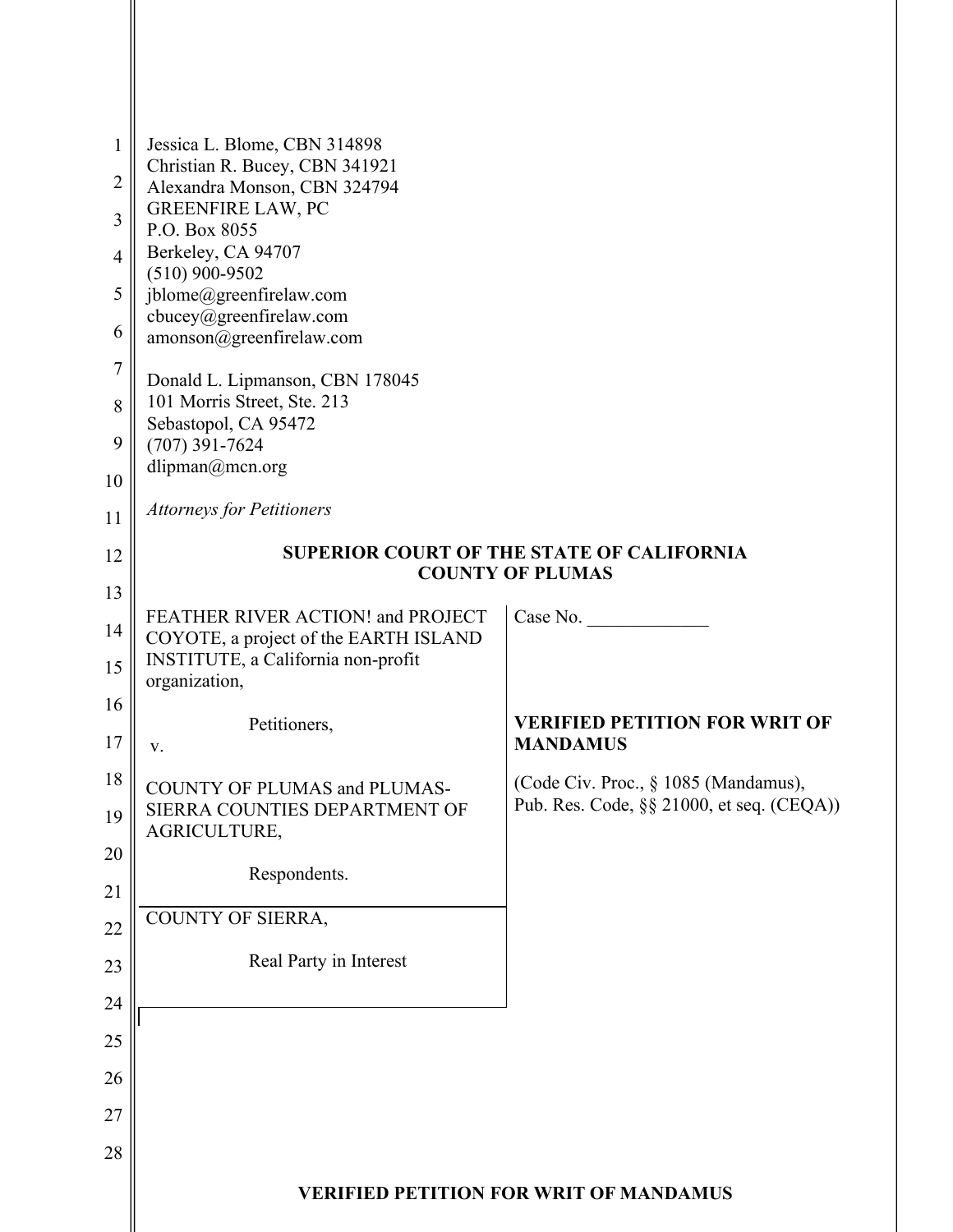| $\mathbf{1}$   | This lawsuit seeks to compel Plumas County to perform its mandatory statutory duties                                                                                                                                                                                                                                                                                                                                                                                                               |  |
|----------------|----------------------------------------------------------------------------------------------------------------------------------------------------------------------------------------------------------------------------------------------------------------------------------------------------------------------------------------------------------------------------------------------------------------------------------------------------------------------------------------------------|--|
| $\overline{2}$ | pursuant to the California Environmental Quality Act (CEQA), Public Resources Code, section                                                                                                                                                                                                                                                                                                                                                                                                        |  |
| 3              | 21000, et seq., and the CEQA Guidelines, 14 Code of Regulations, section 15000 et seq, <sup>1</sup> before                                                                                                                                                                                                                                                                                                                                                                                         |  |
| $\overline{4}$ | authorizing the state-sanctioned killing of hundreds of wild animals each year. Plumas County                                                                                                                                                                                                                                                                                                                                                                                                      |  |
| 5              | violated CEQA by failing to analyze and mitigate against significant, cumulative impacts to the                                                                                                                                                                                                                                                                                                                                                                                                    |  |
| 6              | environment before entering into a contract with the United States Department of Agriculture's                                                                                                                                                                                                                                                                                                                                                                                                     |  |
| 7              | Wildlife Services division for the administration of a wildlife killing program in Plumas and Sierra                                                                                                                                                                                                                                                                                                                                                                                               |  |
| 8              | Counties. By this action, petitioners Feather River Action! and Project Coyote ask the court to                                                                                                                                                                                                                                                                                                                                                                                                    |  |
| 9              | enjoin Plumas County's current contract with Wildlife Services and compel Plumas County to                                                                                                                                                                                                                                                                                                                                                                                                         |  |
| 10             | perform its duties under CEQA. In support of their petition, Feather River Action! and Project                                                                                                                                                                                                                                                                                                                                                                                                     |  |
| 11             | Coyote allege as follows:                                                                                                                                                                                                                                                                                                                                                                                                                                                                          |  |
| 12             | <b>Jurisdiction and Venue</b>                                                                                                                                                                                                                                                                                                                                                                                                                                                                      |  |
| 13             | This Court has jurisdiction over this action pursuant to Code of Civil Procedure,<br>1.                                                                                                                                                                                                                                                                                                                                                                                                            |  |
| 14             | section 1085.                                                                                                                                                                                                                                                                                                                                                                                                                                                                                      |  |
| 15             | 2.<br>Venue is proper in the Superior Court of California, Plumas County, pursuant to                                                                                                                                                                                                                                                                                                                                                                                                              |  |
| 16             | Code of Civil Procedure, section 394, as this action is brought against Plumas County.                                                                                                                                                                                                                                                                                                                                                                                                             |  |
| 17             | <b>Parties</b>                                                                                                                                                                                                                                                                                                                                                                                                                                                                                     |  |
| 18             | 3.<br>Petitioner Feather River Action! (FRA) is a grassroots organization based in Portola,                                                                                                                                                                                                                                                                                                                                                                                                        |  |
| 19             | California. Founded in 2021, FRA and its members work to protect the Feather River ecosystem by                                                                                                                                                                                                                                                                                                                                                                                                    |  |
| 20             | monitoring and challenging decisions made by local government agencies and private entities that                                                                                                                                                                                                                                                                                                                                                                                                   |  |
| 21             | negatively impact the Feather River ecosystem, including forest mismanagement and harmful                                                                                                                                                                                                                                                                                                                                                                                                          |  |
| 22             | wildlife policies. FRA has employed a variety of methods to raise awareness about potential threats                                                                                                                                                                                                                                                                                                                                                                                                |  |
| 23             | to the Feather River ecosystem including tracking local government decision-making, hosting                                                                                                                                                                                                                                                                                                                                                                                                        |  |
| 24             | educational forums, walking tours, workshops, and community clean-ups.                                                                                                                                                                                                                                                                                                                                                                                                                             |  |
| 25             |                                                                                                                                                                                                                                                                                                                                                                                                                                                                                                    |  |
| 26             |                                                                                                                                                                                                                                                                                                                                                                                                                                                                                                    |  |
| 27             | <sup>1</sup> As authorized and required by CEQA, Pub. Res. Code, $\S$ 21083, the state Office of Planning and Research (OPR) and<br>the Natural Resources Agency developed and prepared guidelines for implementing CEQA, officially known as the<br>State CEQA Guidelines. The CEQA Guidelines are certified and adopted by the Secretary of the Natural Resources<br>Agency and are incorporated in the California Code of Regulations as Title 14, ch 3 (14 Cal Code Regs., §§15000–<br>15387). |  |
| 28             |                                                                                                                                                                                                                                                                                                                                                                                                                                                                                                    |  |
|                | $\frac{1}{1}$<br>$\mathbf{F}$                                                                                                                                                                                                                                                                                                                                                                                                                                                                      |  |

**VERIFIED PETITION FOR WRIT OF MANDAMUS**

 $\parallel$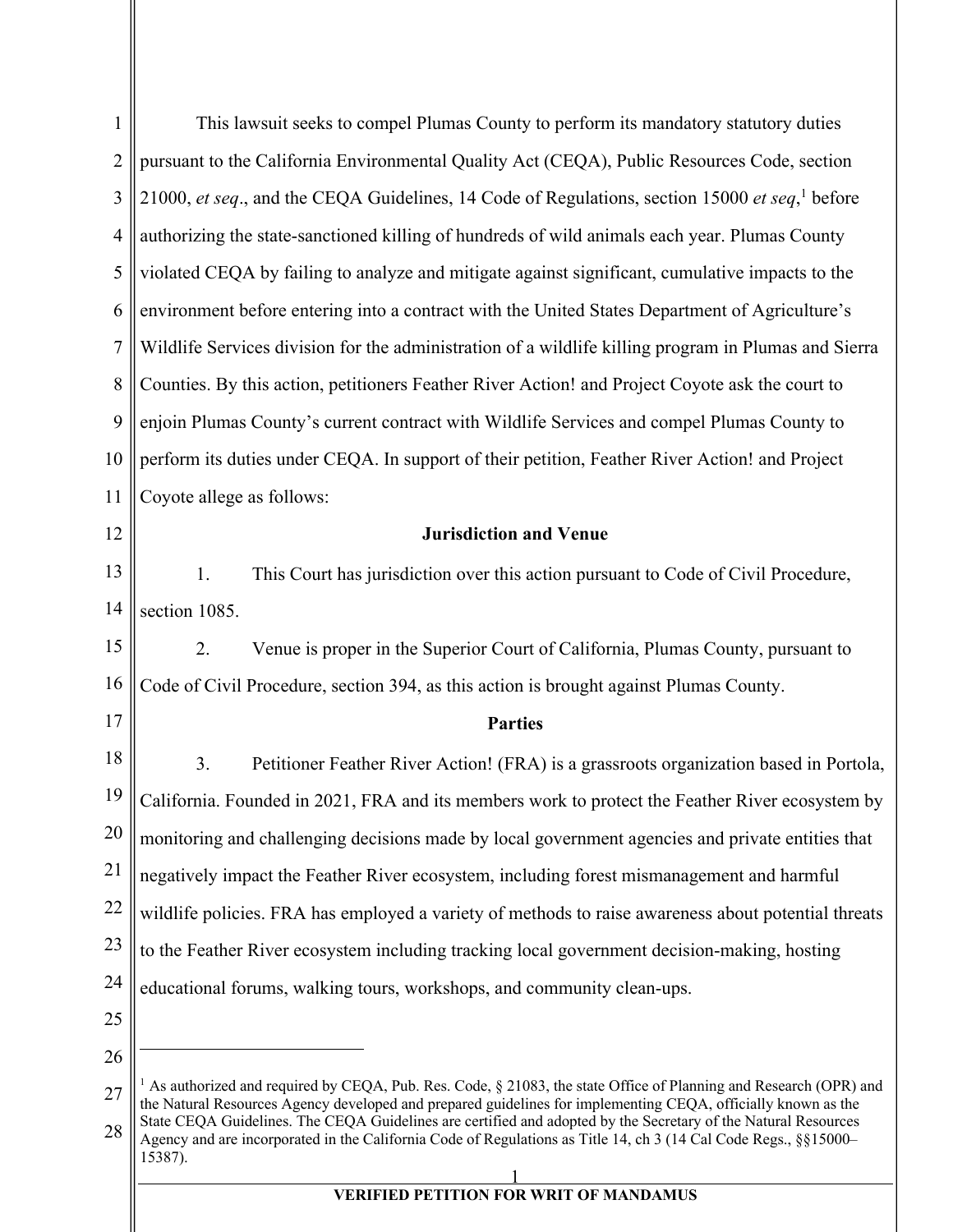1 2 3 4 5 6 7 8 9 10 11 4. Petitioner Project Coyote is a project of the Earth Island Institute, a non-profit corporation that serves as a hub for grassroots campaigns dedicated to conserving, preserving, and restoring the ecosystems on which civilization depends. Project Coyote's mission is to promote compassionate conservation and coexistence between people and wildlife through education, science, and advocacy. Project Coyote is based in Mill Valley, California. It has more than 62,000 members nationwide, and thousands of members in California, including wildlife scientists, conservationists, educators, predator-friendly ranchers, and community leaders. Project Coyote aims to change negative attitudes toward coyotes, wolves, and other native carnivores by generating understanding, respect and appreciation of such species. Project Coyote and its members derive scientific, ecological, recreational, conservationist, cultural, spiritual and aesthetic benefits from the existence of the diverse wildlife native to Plumas and Sierra Counties.

12 13 14 15 16 17 5. Respondent Plumas County is a political subdivision of the State of California with the power to enter into contractual relationships with federal agencies, like the United States Department of Agriculture's Wildlife Services division. At all times relevant herein, Plumas County has served as the lead agency, as that term is defined in CEQA, because it is the public agency with principal responsibility for carrying out or approving the project at issue in this litigation. (14 CCR 14, § 15050.)

18 19 20 21 6. Respondent Plumas-Sierra Counties Department of Agriculture is the regional office serving both Plumas and Sierra Counties which entered into the Cooperative Services Agreement with United States Department of Agriculture's Wildlife Services division for the administration of a wildlife killing program in Plumas and Sierra Counties.

22 23 24 25 26 7. Real Party in Interest Sierra County is a political subdivision of the State of California. Sierra County benefits from Plumas County's authorization of the contract with Wildlife Services and is therefore a recipient of the project's approval under CEQA. (See Pub. Res. Code, § 21167.6.) Respondents and Real Party in Interest will be collectively referred to as "respondents" throughout this Petition.

27 28 8. Respondents' unlawful dereliction of duties under CEQA is inimical to FRA's and Project Coyote's missions to protect the wildlife of the Feather River ecosystem. Petitioners'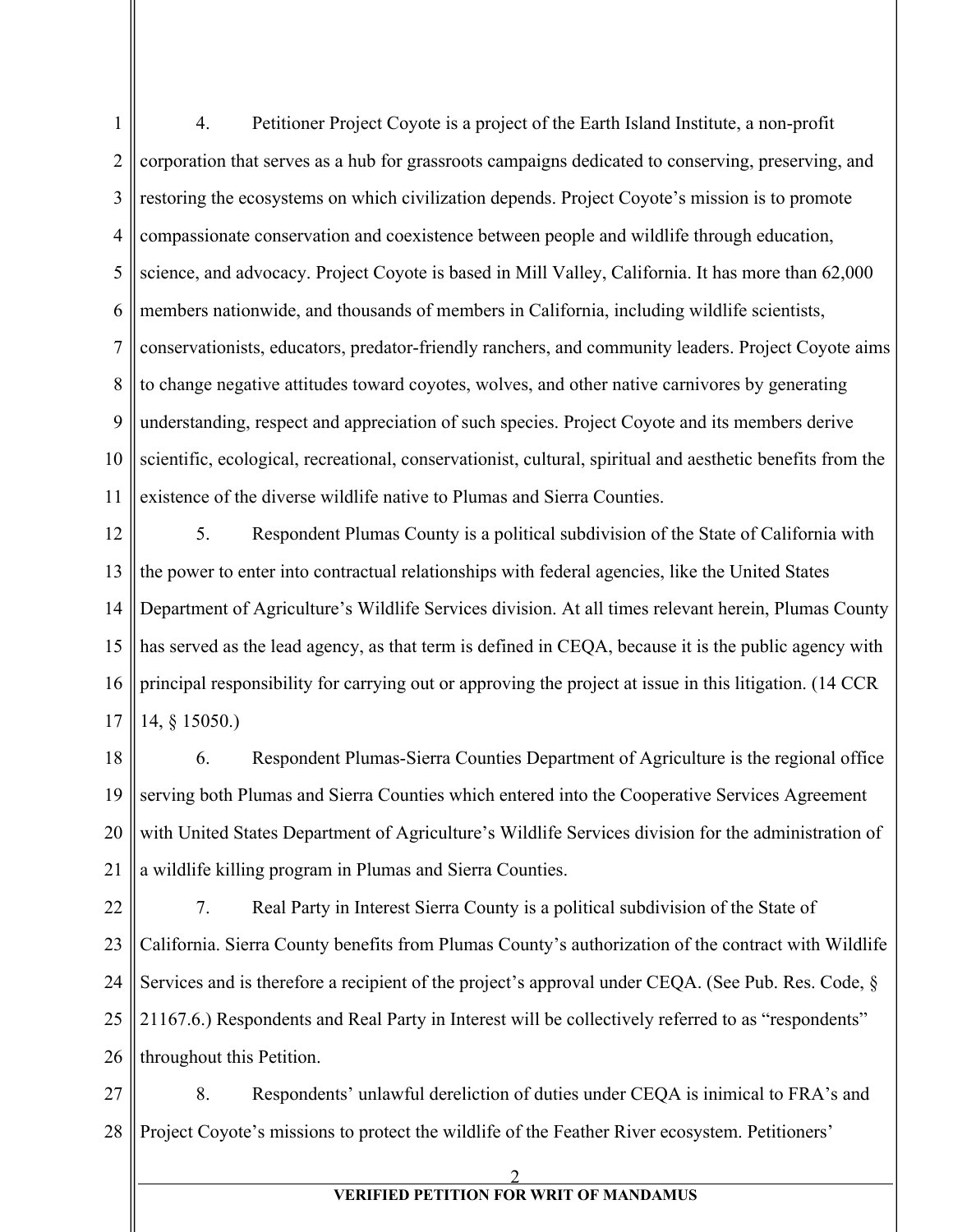1 2 3 participation in this lawsuit will divert resources away from mission critical activities petitioners would have undertaken had they not been required to file this litigation to compel compliance with existing, mandatory California law.

4 5 9. Respondents' authorization of the predator killing contract without the requisite environmental review has and will continue to injure petitioners and their members.

6 7 8 9 10 11 12 13 10. The relief requested by petitioners here, if granted, would redress, or at least lessen, the injuries of petitioners' members, supporters, volunteers, and staff. The relief requested by petitioners, if granted, would require respondents to comply with the requirements of CEQA before authorizing a contract that results in the killing of hundreds of animals each year without regard for the impacts to wildlife populations or the environment. The relief requested by petitioners, if granted, would likely reduce the number of wildlife killed by Wildlife Services because reasonable mitigation measures, such as the use of non-lethal predator deterrence techniques, would reduce predator depredation in this area.

14 15 16 11. Despite petitioners' efforts to inform the County of its duties under CEQA through petitioners' public participation in the County's approval process for its contract with Wildlife Services, respondents have nonetheless violated, and continue to violate, CEQA.

- 17
- 18

## **General Allegations of Fact**

### **A. Relevant Law**

19 20 21 22 23 12. Enacted in 1970, CEQA imposes a statewide policy of environmental protection. Indeed, "[t]he 'foremost principle' in interpreting CEQA is that the Legislature intended the act to be read so as to afford the fullest possible protection to the environment within the reasonable scope of the statutory language." (*Cmtys. for a Better Env't v. Cal. Res. Agency* (2002) 103 Cal.App.4th 98, 109.)

24 25 26 27 28 13. CEQA's basic purpose includes informing government decision makers and the public about the potential, significant environmental effects of proposed activities; identifying ways that environmental damage can be avoided or significantly reduced; and preventing significant, avoidable damage to the environment by requiring changes in projects through the use of alternatives or mitigation measures when the governmental agency finds the changes to be feasible.

3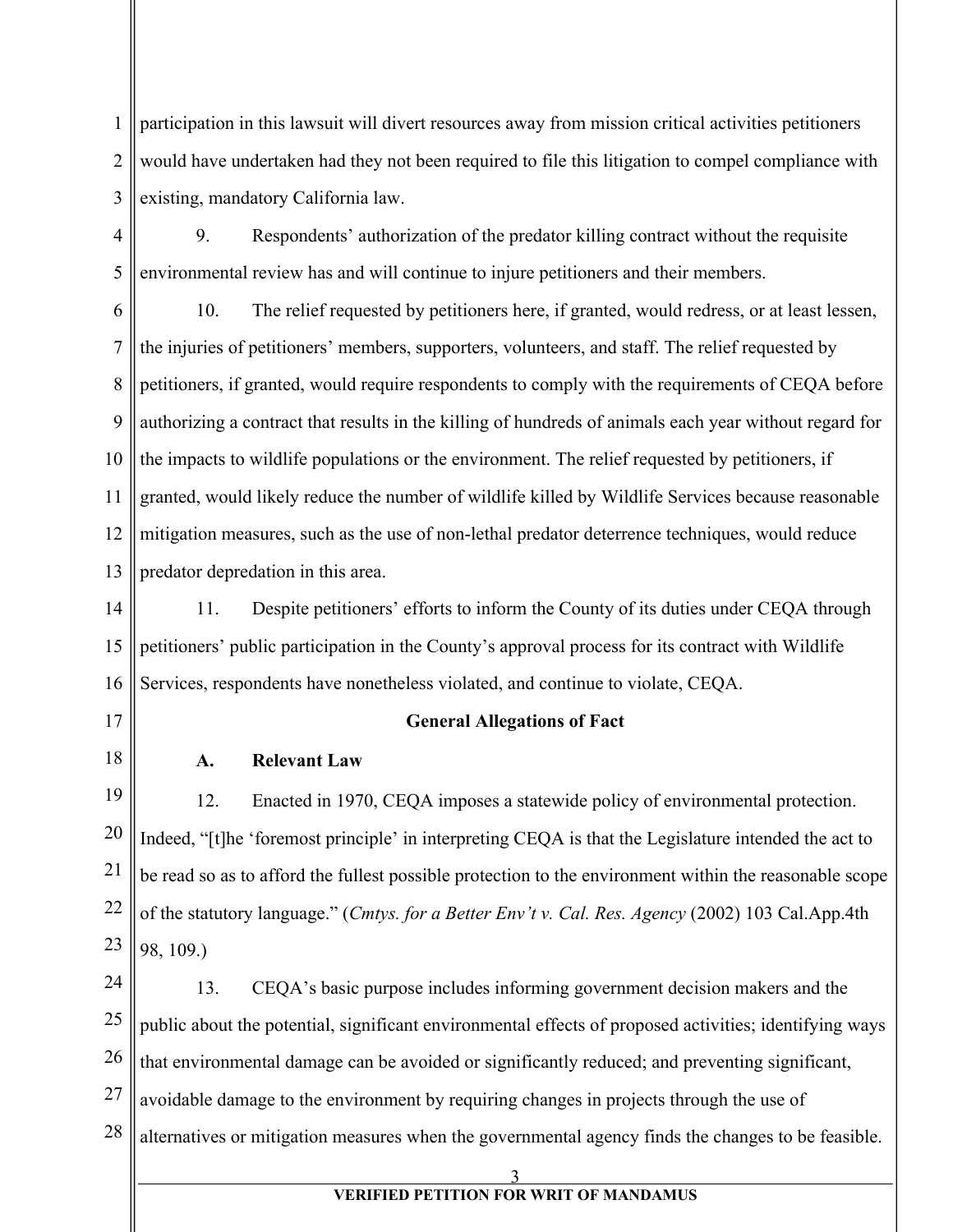1 (CEQA Guidelines, § 15002(a).)

2 3 4 5 14. CEQA applies whenever a government agency approves a "project" that may significantly affect the environment, directly and/or indirectly, and is defined as "an activity which may cause either a direct physical change in the environment, or a reasonably foreseeable indirect physical change in the environment." (Cal. Pub. Res. Code, § 21065.)

6 7 8 9 10 15. In addition to direct and indirect effects, a project is deemed to have a significant effect on the environment if "the possible effects of a project are individually limited but cumulatively considerable." (Cal. Pub. Res. Code, § 21083.) A project's cumulative impact is to be considered "when viewed in connection with the effects of past projects, the effects of other current projects, and the effects of probable future projects." (Id.)

11 12 13 14 15 16. For any project that may significantly affect the environment directly and/or indirectly, CEQA requires, prior to approval, the preparation of an Environmental Impact Report or EIR—which is an informational document that provides agencies and the public with detailed information about the effect of a proposed project, lists ways in which the significant effects might be minimized, and considers alternatives. (Cal. Pub. Res. Code, § 21165, 21102.1(a).)

16 17 18 19 20 21 22 17. Implementation of CEQA proceeds by way of "a multistep decision tree," which has been characterized as having three tiers. (*Union of Medical Marijuana Patients, Inc. v. City of San Diego* (2019) 7 Cal.5th 1171, 1185.) "First, the agency must determine whether the proposed activity is subject to CEQA at all. Second, assuming CEQA is found to apply, the agency must decide whether the activity qualifies for one of the many exemptions that excuse otherwise covered activities from CEQA's environmental review. Finally, assuming no applicable exemption, the agency must undertake environmental review of the activity, the third tier." (Id.)

23 24 25 18. Under CEQA, a "lead agency" is "the public agency which has the principal responsibility for carrying out or approving a project which may have a significant effect upon the environment." (Cal. Pub. Res. Code, § 21067.)

26 27 19. A reviewing court must "scrupulously enforce all legislatively mandated CEQA requirements." (*Citizens of Goleta Valley v. Bd. Of Supervisors*, (1990) 52 Cal.3d 553, 564.)

28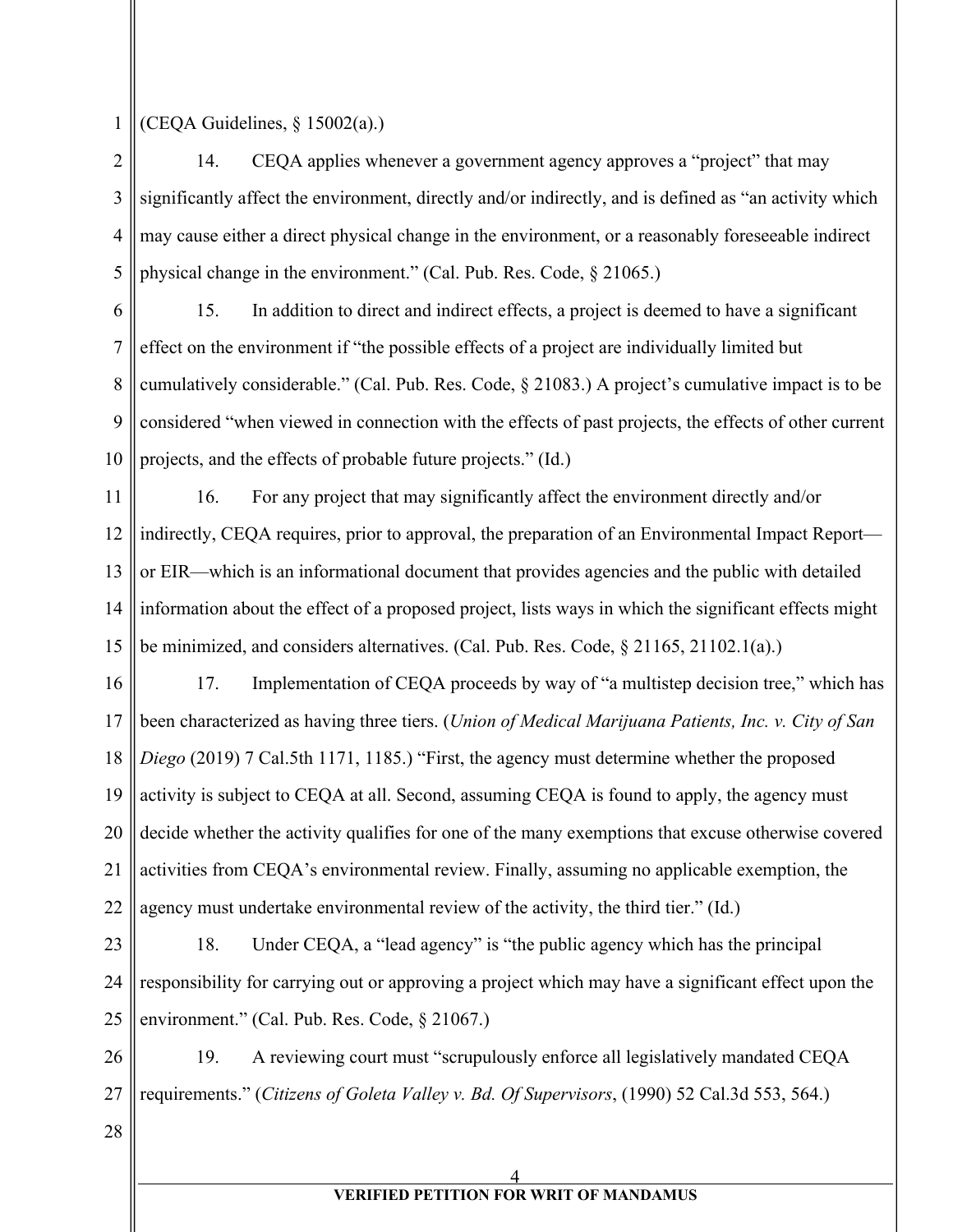1

### **B. History of Wildlife Services**

2 3 4 5 20. The United States Department of Agriculture, Animal and Plant Health Inspection Service, Wildlife Services (USDA-APHIS-Wildlife Services or "Wildlife Services") states that its mission "is to provide Federal leadership and expertise to resolve wildlife conflicts to allow people and wildlife to coexist."

6

7

21. One method used by Wildlife Services to further its mission to "coexist" is to "remove" predators and other wildlife from the environment.

8 9 10 22. "Removal" frequently involves exterminating or maiming a wild animal. Field personnel are equipped with a variety of devices to that end, including firearms (high pressure air rifles equipped with advanced optics), assorted snaring devices, leg-hold traps, and toxicants.

11 12 13 14 15 16 17 18 23. Wildlife Services' activities have garnered widespread criticism and national scrutiny. In 2013, *The Washington Post* ran a story highlighting the fact that "more than 4 million animals [were] shot, poisoned, snared or trapped by the Department of Agriculture's Wildlife Services in fiscal year 2013 included 75,326 coyotes, 866 bobcats, 528 river otters, 3,700 foxes, 12,186 prairie dogs, 973 red-tailed hawks, 419 black bears and at least three eagles, golden and bald."<sup>2</sup> The report further alleged "the agency also kills native animals en masse sometimes based solely on a homeowner's or farmer's *perception* of a threat." (Id. (emphasis added).) These actions are often in response to private and wealthy ranching interests.

19 20 24. Within California, Wildlife Services reportedly kills as many as 80,000 animals annually.<sup>3</sup>

21 22 23 25. Between 2011 and 2020, Wildlife Services killed 4,189 native animals in Plumas and Sierra Counties, including 277 wild animals during the current agreement period from 2018-2020 (118 wild animals in Fiscal Year 2018, 92 in Fiscal Year 2019, and 67 in Fiscal Year 2020).

26. These 4,189 animals included coyotes, black bears, muskrats, as well as protected

- 24 25
- 26

<sup>27</sup> <sup>2</sup> (Darryl Fears, *USDA's Wildlife Services killed 4 million animals in 2013; seen as an overstep by some*, Washington Post (June 7, 2014), *available at* https://www.washingtonpost.com/national/health-science/governments-kill-of-4 million-animals-seen-as-anoverstep/2014/06/06/1de0c550-ecc4-11e3-b98c-72cef4a00499\_story.html.)

<sup>28</sup> <sup>3</sup> (Lee M.Talbot, *Stopping the Slaughter of America's Native Wildlife, One County at a Time*, Sacramento Bee, April 25, 2015, at 3.)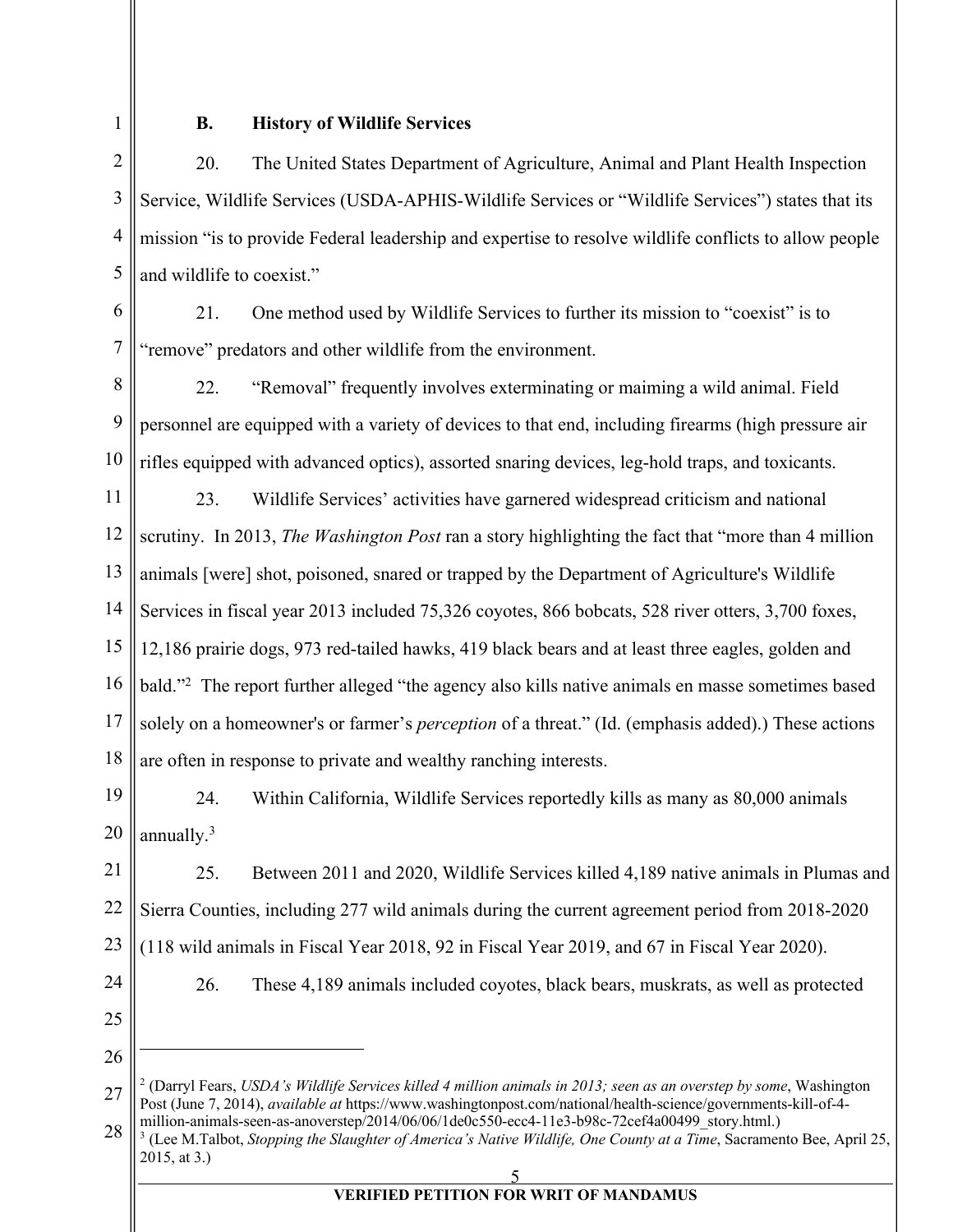1 species such as mountain lions and bobcats.

2 3 4 5 27. Unfortunately, these numbers only account for a small percentage of the actual devastation imparted by Wildlife Services on Plumas and Sierra County wildlife. According to a former Wildlife Services specialist, "[t]he field guys do not report even a fraction of the non-target animals they catch."4

6 7 8 9 10 28. Wildlife Services uses methods of removing animals that are fundamentally nonselective, environmentally destructive, and often ineffective, such as snares, traps, and toxicants. These tactics are recognized throughout the world as being inherently cruel and oftentimes unnecessarily lethal. In addition, Wildlife Services' ineffective methods capture both target and non-target species which can cause significant ecosystem disruptions.

11 12 13 14 15 16 29. Tom Knudson, a reporter for the *Sacramento Bee* who reported extensively in 2012 and 2013 on Wildlife Services' operations throughout the Western United States, observed that more than 52,000 of Wildlife Services' reported killings during the ten-year period prior to 2013 were "unintentional" or non-target species. Knudson reported that Wildlife Services has "accidentally killed . . . black bears, raccoons, ravens, bobcats, kit foxes, wild pigs, opossums, and federally protected bald eagles."5

- 17 18 19 30. One means of partnership between Wildlife Services and local governments is through the execution of Cooperative Services Agreements that allow for Wildlife Services to operate within counties like Plumas County and Sierra County.
- 20

## **C. Respondents' Contractual Relationship with Wildlife Services**

21 22 23 31. Plumas and Sierra Counties jointly provide agricultural services to county residents through a centralized, regional department located in Plumas County, known as the Plumas-Sierra Counties Department of Agriculture, or the "Department."

24

25

32. On April 28, 2018, the Department agreed to a "Cooperative Services Agreement between Plumas-Sierra County and United States Department of Agriculture Animal and Plant

<sup>27</sup> 28 <sup>4</sup> (Center for Biological Diversity, Project Coyote, Animal Welfare Institute, Animal Legal Defense Fund, Petition for Rulemaking Pursuant to the Administrative Procedure Act, 5 U.S.C. § 553(e), p. 24 (Dec. 2, 2013).)

<sup>5</sup> (Tom Knudson, *The killing agency: Wildlife Services' brutal methods leave a trail of animal death*, Sacramento Bee, October 8, 2014.)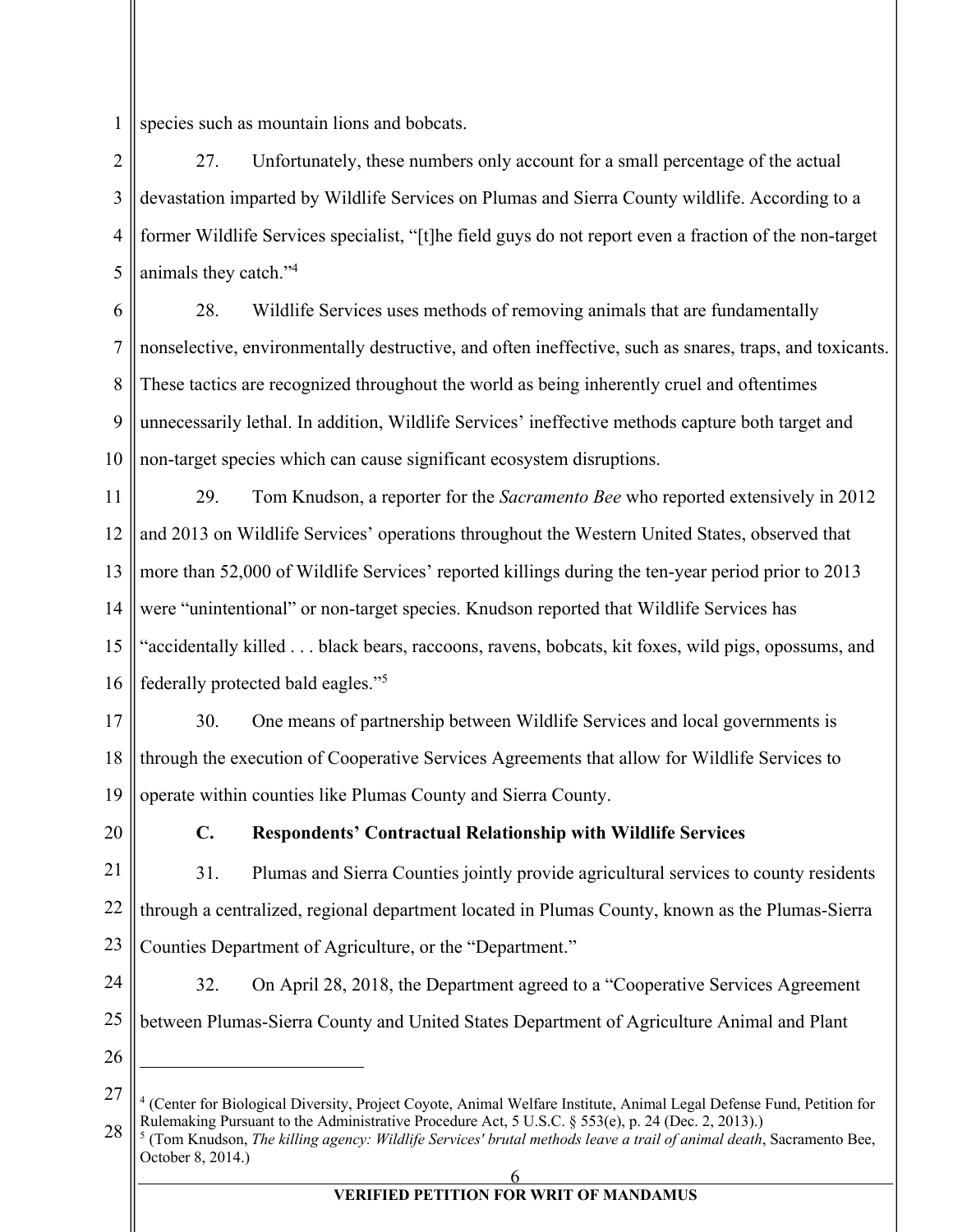1 Health Inspection Service (APHIS) Wildlife Services."

2 3 4 5 6 33. The purpose of the Cooperative Services Agreement is to administer Wildlife Services' Integrated Wildlife Damage Management (IWDM) program in Plumas-Sierra Counties. Pursuant to the Agreement, Wildlife Services assists business and property owners, private citizens, and governmental agencies in protecting human property, namely livestock, from "damage" caused by predators and other wildlife.

7 8 9 10 11 34. In accordance with these objectives, the IWDM provides various services, including (1) technical assistance through demonstration and instruction of wildlife damage prevention and/or control techniques; (2) predator identification and removal when livestock, crop, or natural resource damage is verified; (3) nuisance wildlife removal when property damage is identified; (4) removal of wildlife displaying aggressive behavior or causing actual injury to residents.

12 13 35. Under Article 3 of the Agreement, Wildlife Services must submit a "Financial Plan" for approval to respondents annually.

14 15 16 36. The Financial Plan sets forth annual costs associated with Wildlife Service's predator damage control activities within the two counties, which respondents must pay within 30 days of receipt of a submitted invoice.

17 18 19 37. The Plumas County and Sierra County Boards of Supervisors previously approved Financial Plans to reimburse Wildlife Services for costs associated with implementation of the IWDM in 2018 (\$71,876.00), 2019 (\$74,032.00), and 2020 (\$76,623.00).

20

### **D. Respondents Ignored Significant Impacts to the Environment**

21 22 23 24 25 38. Respondents' authorization of, and payment for, the IWDM in Plumas and Sierra County results in concentrated killing of wildlife, particularly of apex predator species who are often drawn to livestock operations in more remote areas. The IWDM Program uses lethal methods to exterminate wild animals which can have significant ecosystem-level impacts that not only affect the targeted animals, but also other species along the food chain, including plants.

26 27 28 39. Concentrated killing of wildlife contributes to environmentally damaging trophic cascades. Trophic cascades may occur when one level of the food chain faces a sharp decline in population, as when apex predatory species like cougars and wolves (or coyotes, following large-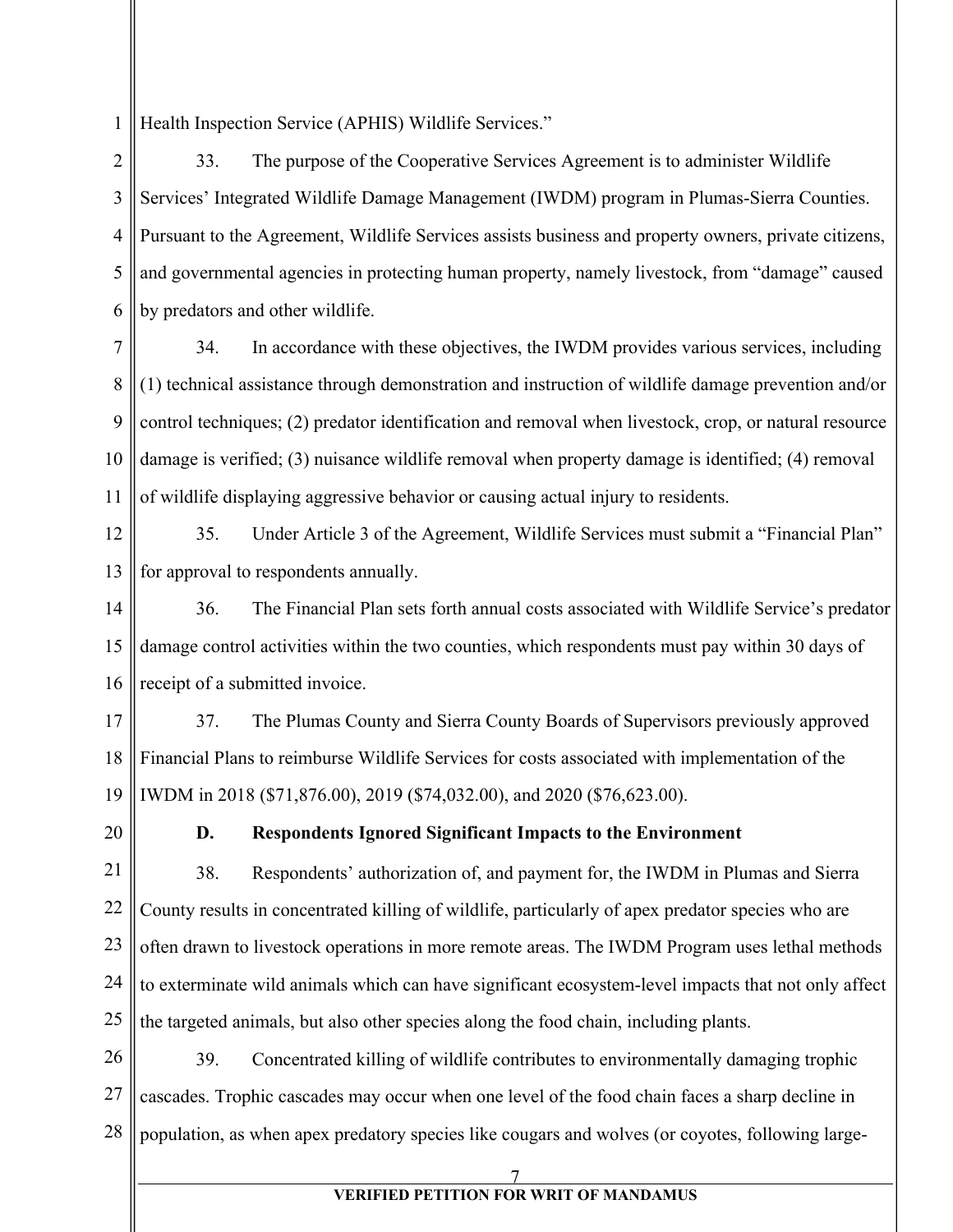1 scale eradication of wolves) are largely eliminated from an ecosystem.<sup>6</sup>

2 3 4 5 6 7 40. This decline in population causes a "ripple effect" of distortions at other levels of the food chain, leading to negative changes in an ecosystem's health and function (from watershed health to soil fertility). For example, trophic cascades caused by the intensive killing of apex predators have been shown to alter prey behavior and population sizes, whose overgrazing and overbrowsing then decrease habitat for other wild animals in the area and indirectly decrease biodiversity of the other species in the ecosystem. (Id.)

8 9 10 41. At the same time, reductions in predators allow increased populations of smaller predators (i.e., mesopredators) whose greater numbers can negatively impact other species and harm ecosystem function. (Id.)

11 12 13 42. Human-induced reductions of wolf and coyote populations have been shown to cause adverse trophic cascades in an ecosystem, e.g., the increase of native and exotic mesopredators such as raccoons and housecats.<sup>7</sup>

14 15 16 43. Studies have shown that coyote populations are ecologically beneficial because they control mesopredators that prey on birds while coyotes rarely prey on birds themselves, thereby "contribut [ing] to the maintenance of the native  $\dots$  avifauna."<sup>8</sup>

44. A reduction in coyote population causes an increase in the number of rodents,

18 lagomorphs, and mesopredators, which in the latter case reduces the population of species upon

19 which mesopredators prey. Referring to apex predators as, "keystone species" whose impact on the

20 ecosystem is outsized compared to its relative abundance, Dr. Eisenberg writes:

21 22 23 24 25 Since this study, mesopredator release has been identified in the Dakotas, where coyote absence caused the red fox (Vulpes vulpes) population to surge, making survival far more challenging for prairie ducks. Similarly in Texas, coyote removal led to an increase in five species of mesopredators and a decrease in game birds. In these cases mesopredator release reduced biodiversity and demonstrated the ecological importance of alternative food web pathways created by keystones [such as coyotes]. These relationships raised scientific

26

17

<sup>27</sup> <sup>6</sup> (See William J. Ripple and Robert Beschta, *Large Predators and Trophic Cascade in Terrestrial Ecosystems of the Western United States*, BIOLOGICAL CONSERVATION (2009) 142, pp. 2401-2414.)

<sup>28</sup> <sup>7</sup> (Eisenberg, *The Wolf's Tooth: Keystone Predators, Trophic Cascades, and Biodiversity*, Island Press, 2010.) <sup>8</sup> (Soule, M.E., et al., *Reconstructed dynamics of rapid extinctions of chaparral-requiring birds in urban habitat islands*, Conservation Biology 2:75-92, at p. 84.)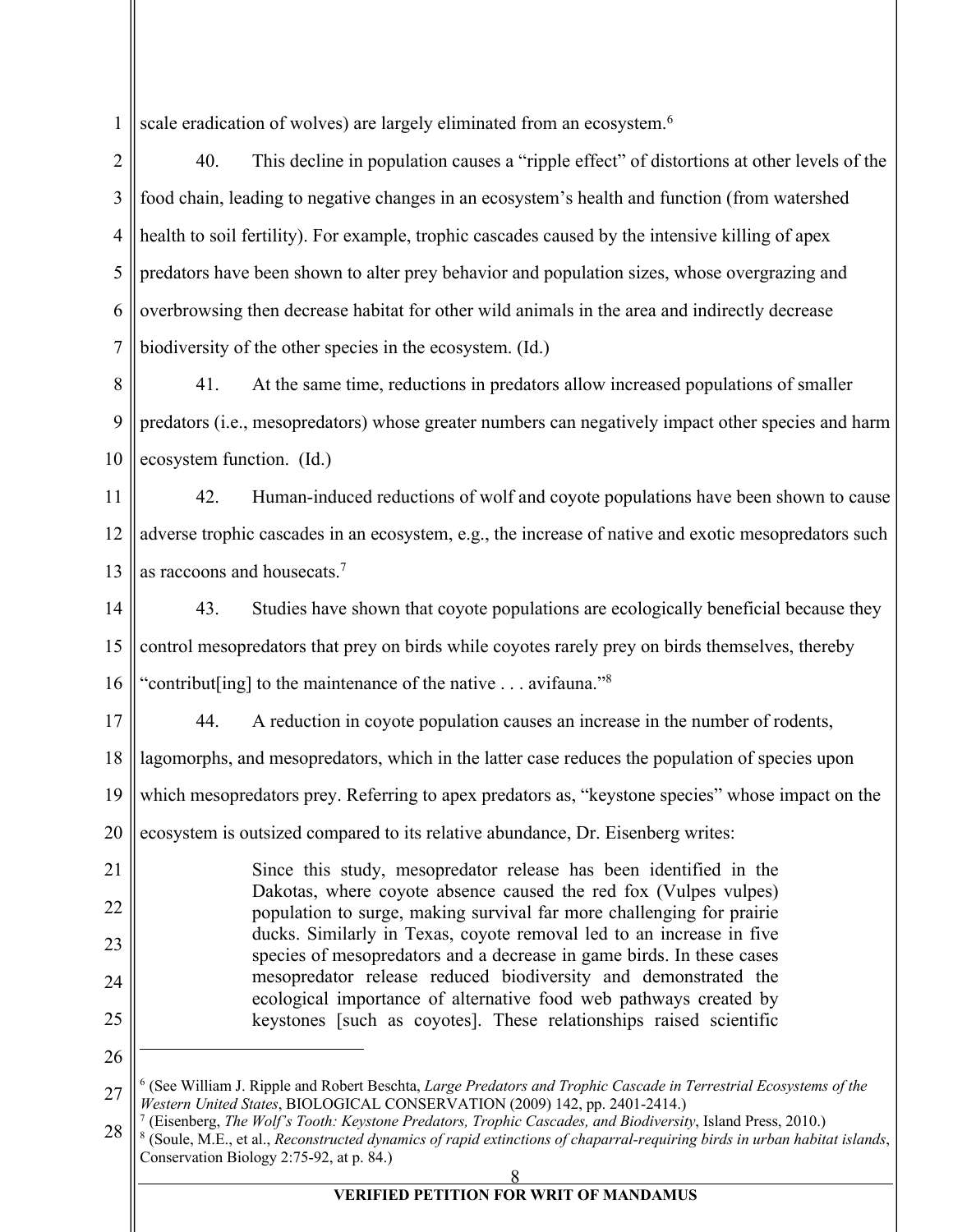1 2 3 4 5 6 7 8 9 10 11 12 13 14 15 16 17 18 19 20 21 22 23 24 25 26 awareness of what may be at stake ecologically when we lose a keystone.<sup>9</sup> 45. Trophic cascades can also affect aquatic and semi-aquatic species. For example, in 2011, Drs. William J. Ripple and Robert L. Beschta of Oregon State's Trophic Cascades Program, published a paper regarding the impact of increased apex predator species such as wolves. In particular, the paper stated: Beaver have also increased since wolf reintroduction; from one colony in 1996 to 12 in 2009. Although beaver were reintroduced into the national forest just north of the park between 1986 and 1999, the park increase in beaver is likely due, at least in part, to the resurgence of willow communities. . . . Increases in beaver populations have tremendous implications for riparian hydrology and biodiversity. Beaver have important roles in the hydrogeomorphic processes of decreasing stream bank erosion, increasing sediment retention, raising wetland water tables, modifying nutrient cycling, and ultimately influencing plant, vertebrate, and invertebrate diversity and abundance in riparian ecosystems []. Wyoming streams with beaver ponds were found to have 75 times more abundant waterfowl than those without beaver ponds []. Other species groups likely to be positively affected by an increase in the number of beaver ponds include amphibians, reptiles, and fish.10 46. In other words, beavers are another species with abundant benefits to the systems in which their populations are not suppressed and instead are allowed to thrive. Their presence increases the resilience of a system and helps conserve water in the face of climate change and drought.<sup>11</sup> The IWDM Program in Plumas and Sierra County directly and indirectly causes adverse environmental impacts, including ecosystem disruption, negative trophic cascades, mesopredator release, and loss of biodiversity due to its concentrated focus on particular species, such as coyotes, bears, mountain lions, foxes, muskrats, and other wild animals. These disruptions harm the physical and biological environment within Plumas-Sierra Counties and beyond. <sup>9</sup> (Eisenberg, *supra*, p. 45.) <sup>10</sup> (Ripple, W.J., Beschta, R.L. *Trophic Cascades in Yellowstone: The first 15 years after wolf reintroduction*. Biol. Conserv. (2011), doi:10.1016/j.biocon.201I. I1.005.)<br><sup>11</sup> (Müller-Schwarze, D. and L. Sun. *The Beaver: Natural History of a Wetlands Engineer*. Ithaca, NY: Cornell

28 no advance study of their environmental effect, most likely occurred in the ecologically rich and diverse Sierra Valley which is a known resting area for many species of migrating birds.)

<sup>27</sup> University Press (2003)); (*See also, e.g.,* Wildlife Services' killing of over 1100 muskrats, a keystone species which produces similar ecosystem benefits as beavers, in Plumas and Sierra Counties in 2014. These killings, which received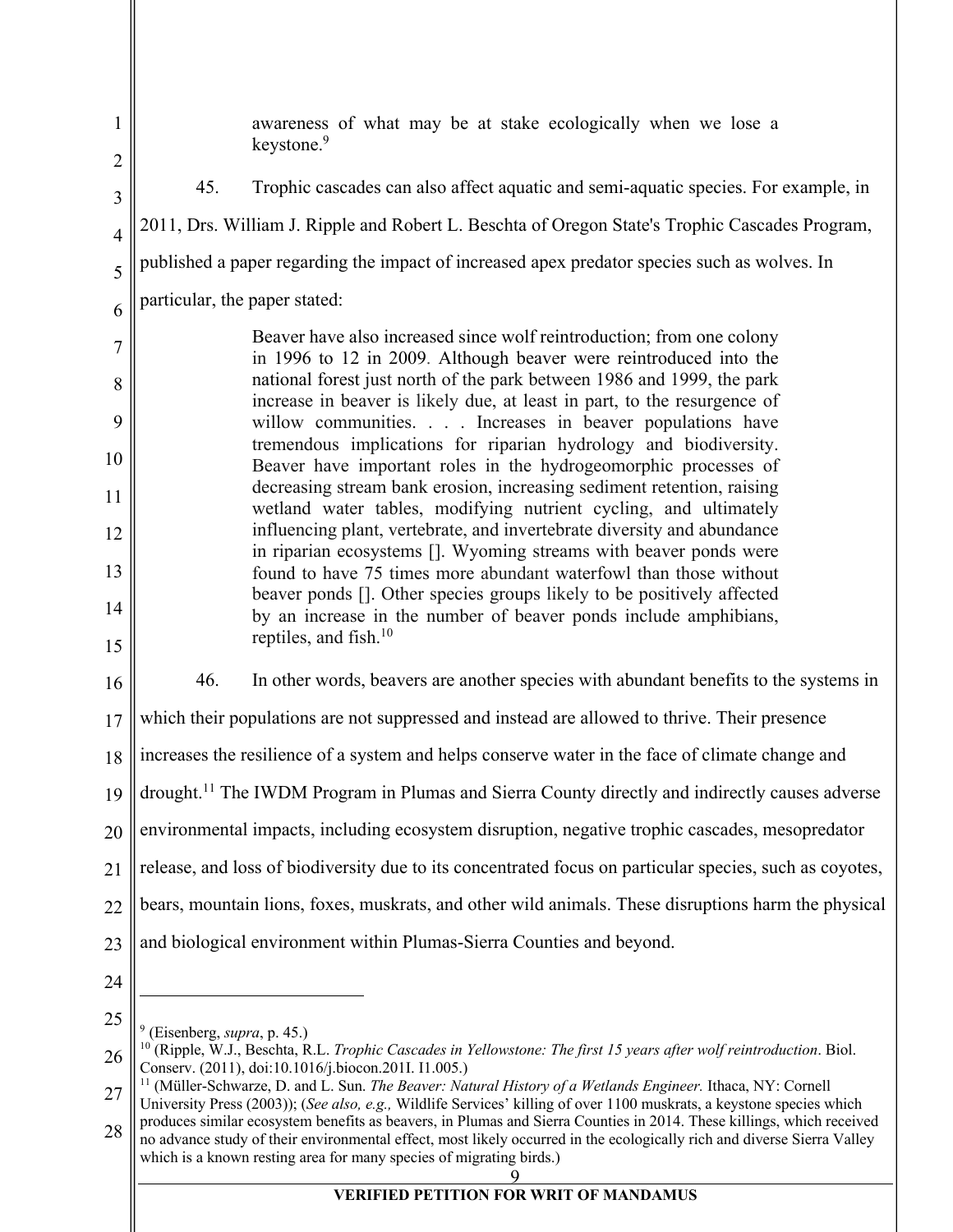1 2 3 4 47. The IWDM Program has killed 110 coyotes in Plumas and Sierra County since 2017 and has the potential to kill hundreds more. The cumulative impact of killing coyotes year after year will have a significant deleterious impact on ecosystems causing "mesopredator release," adverse trophic cascades, and a decrease in biodiversity.

5 6 7 8 9 10 11 48. Coyotes are among the animals which are intentionally killed most frequently by Wildlife Services. Operations of Wildlife Services throughout the Western United States from 2001-2011, killed nearly a million coyotes, mostly in the West. Thousands of dens and burrows are destroyed annually, and an unknown number of animals are injured or maimed, but never reported. The mass killing of more than 1900 coyotes over the last decade in Plumas and Sierra County, in combination with their extermination in counties across California, cumulatively causes deleterious environmental impacts to the health and function of ecosystems.

12 13 49. The IWDM Program causes substantial adverse damages to the physical and biological environment by engaging in wide-scale killing of wild animals.

14 15 16 17 18 19 50. The IWDM Program has the potential to kill hundreds of animals in respondents' counties each year, including the potential to kill endangered and protected species. These killings both over time and when combined with concurrent programs throughout California (Wildlife Services' operates across 35 of 52 California counties) and the United States – will cumulatively cause significant impacts to wildlife and have a deleterious effect on the environment and various ecosystems.

20 21 22 23 24 25 51. In Plumas County, importantly, the California Department of Fish and Wildlife recently discovered the Beckwourth wolf pack in May 2021. This discovery raises a host of scientific, ethical, and conservation issues that must be evaluated under CEQA, including whether Wildlife Services' indiscriminate methods of killing may cause the illegal take of a protected gray wolf under state and federal law and what that might mean for the ability for the pack to survive, as well as the potential trophic cascade if a wolf is killed.

26 27 28 52. This is crucially important in light of the recent decision on February 10, 2022, providing gray wolves with endangered status pursuant to the federal Endangered Species Act of 1973, 16 U.S.C. section 1531, *et seq*. (See *Defs. of Wildlife, et al. v. USFWS, et al*, Order Resolving

10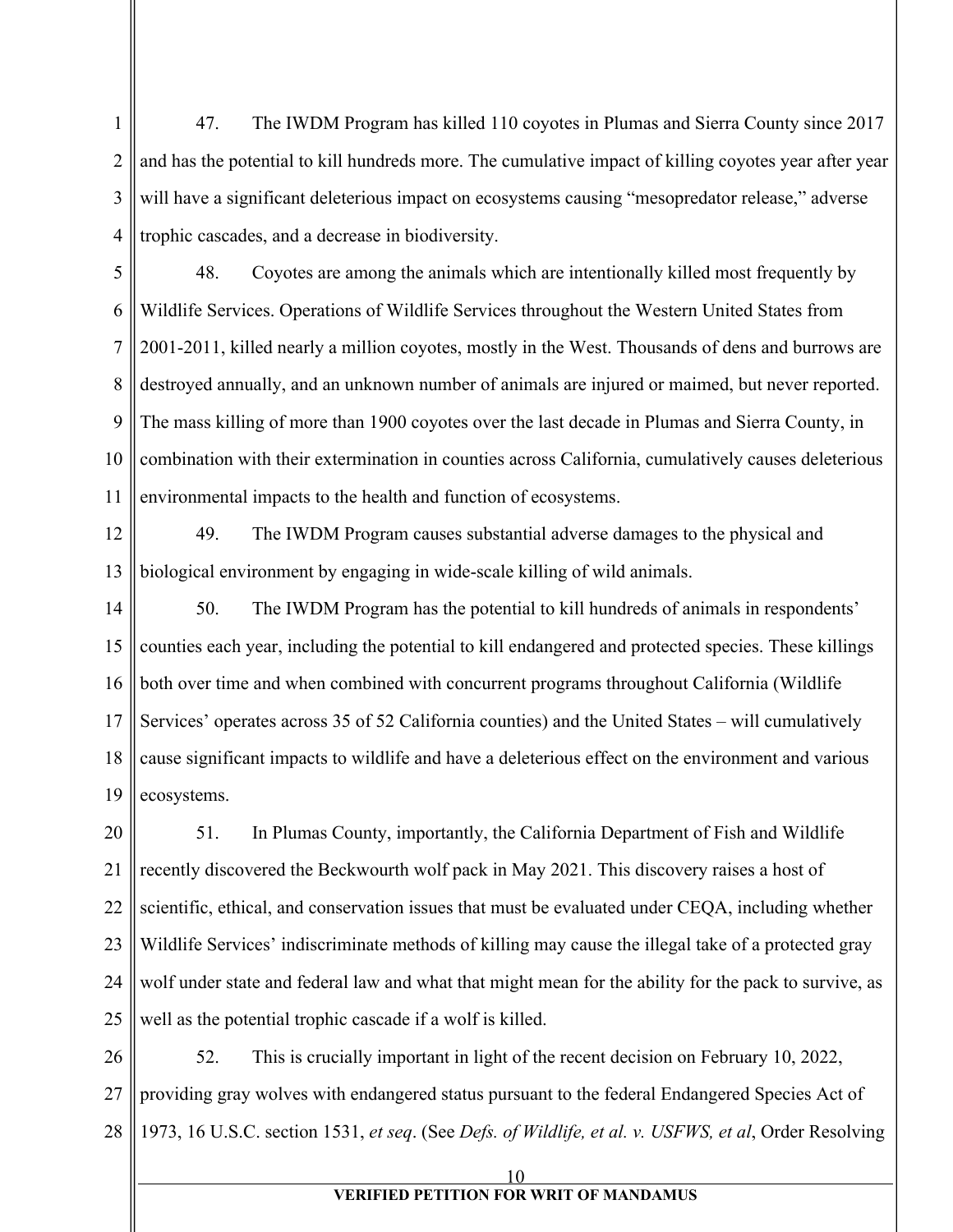1 Cross-Motions for Summary Judgment, CA-ND case 4:21-CV-00344-JWS, filed 02/10/22.)

2 3 4 5 6 7 8 53. The potential environmental impacts caused by wildlife extermination programs like the IWDM Program also cause cumulative environmental effects when measured against other causes of wildlife losses. One such impact is the potential for causing biodiversity loss simply from the sheer number of animals that Wildlife Services kills. In September 2020, a World Wildlife Fund report indicated that the world population of many kinds of wildlife fell overall by 68% between 1970 and 2016.<sup>12</sup> The report concluded that biodiversity is being destroyed at an unprecedented and alarming rate.

9 10 11 12 13 14 15 16 54. One practice used by various agencies to track wolves is the process of "collaring." Wolves are often snared or tranquilized to allow for researchers to acquire data from the wolf, including weight and age identifiers, and then adorned with a tracking collar which allows the animal (and pack) to be tracked. This process can be traumatizing for a wolf and physically harmful if traps are not checked frequently. Further, if information regarding a wolf's location were to be shared widely, illegal hunters may be able to track and kill the animal. The impacts of collaring wolves must be reviewed in light of the potential ramifications on not only the collared animal but any other animal in the vicinity.

17

18 19 20 21 55. Loss of biodiversity, trophic cascades, and mesopredator release are just a few of the potential environmental impacts that may be caused by the long-term extermination of wild animals pursuant to the IWDM Program and similar programs throughout California. Plumas County has never performed a full study that analyzes the potential for either – or, indeed, any – categories of significant environmental impact caused by the IWDM Program.

22 23 24 56. The IWDM Program results in direct and indirect physical changes in the environment, as well as cumulative impacts to the environment. Accordingly, respondents were required to prepare an EIR related to the IWDM Program.

**E. Exhaustion of Administrative Remedies**

25

26

57. On July 31, 2021, petitioner Feather River Action! wrote to the Plumas County

<sup>11</sup> 28 <sup>12</sup> (Almond, R.E.A., Grooten M. and Petersen, T. (Eds). *Living Plant Report 2020: Bending the Curve of Biodiversity Loss*, at 6.)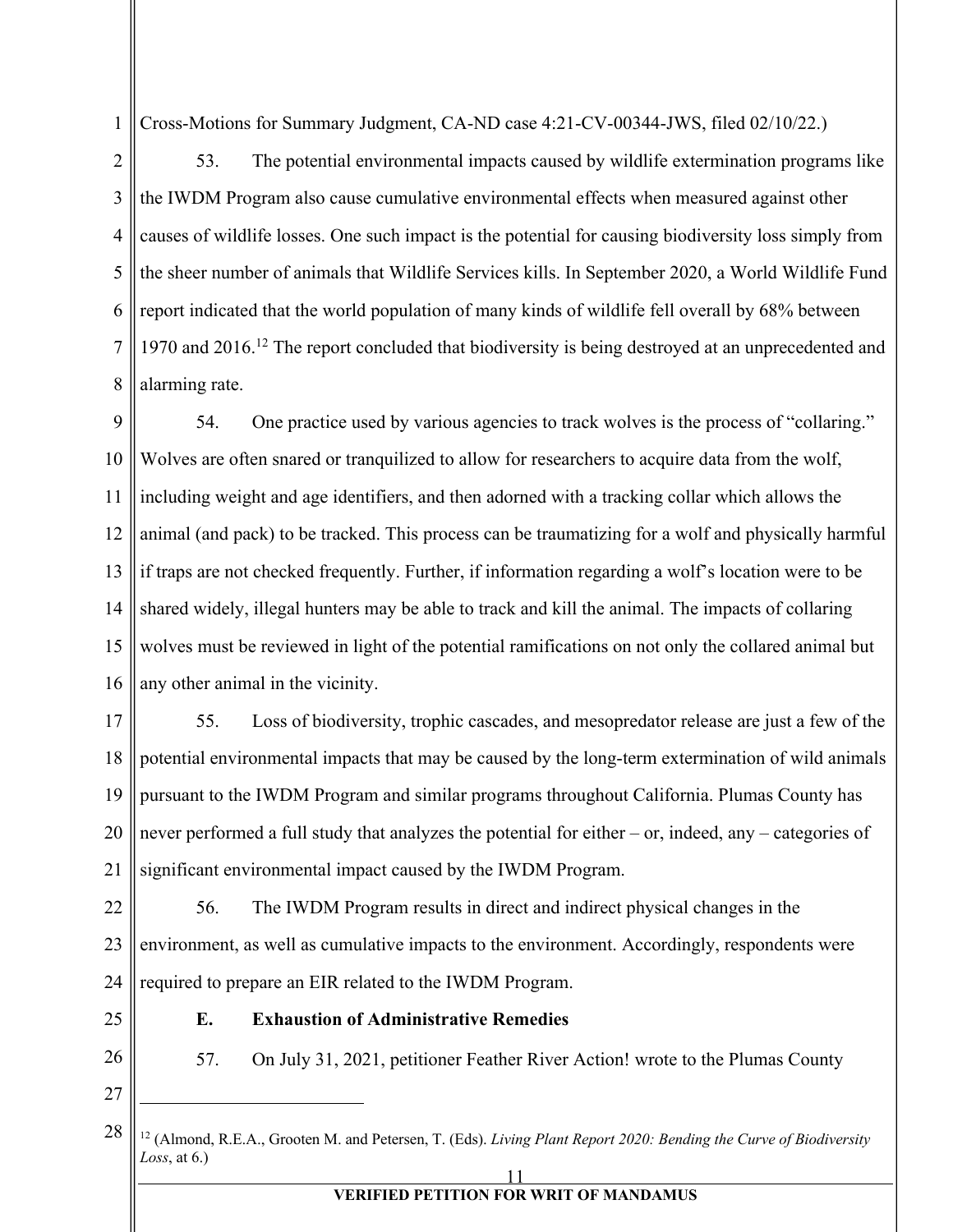1 2 3 Board of Supervisors, Sierra County Board of Supervisors, and the Plumas-Sierra Counties Department of Agriculture to demand compliance with CEQA prior to county approval of the Financial Plan for Fiscal Year 2022 with Wildlife Services.

4 5 6 7 8 9 10 58. In addition to describing the concerning tactics used by Wildlife Services to effectuate the Agreement with Plumas County, FRA put the County on notice that failing to conduct an environmental review of its decision violates CEQA. Notably, when faced with the threat of CEQA litigation, Monterey County defended the project in court and ultimately lost on the merits, as the Superior Court of Monterey County determined that annual Financial Plans with Wildlife Services are projects subject to CEQA. (See *Animal Legal Defense Fund, et al. v. Monterey County, et al*. Intended Decision, entered Aug. 9, 2017 (Sup. Ct. Mtry. Cty. Case No. 16CV001670).

11 12 13 59. On August 16, 2021, petitioner Project Coyote wrote to Plumas County to request that it terminate its contract with Wildlife Services due to the ineffectiveness and biologically devastating nature of Wildlife Service's IWDM program in Plumas County.

14 15 16 17 60. In addition to describing the concerning tactics used by Wildlife Services to effectuate the Agreement with Plumas County, Project Coyote spoke directly to the biodynamics at issue when Wildlife Services indiscriminately kills animals such as coyotes and wolves and the ramifications on numerous other populations that ripple from those killings.

18 19 20 61. For Fiscal Year 2022, the Plumas County Board of Supervisors (BOS) planned to discuss and take action to fund the Financial Plan to administer the IWDM Program within Plumas and Sierra Counties during its September 21, 2021, BOS meeting.

21 22 62. As the lead agency, respondents were entrusted to act on behalf of all beings in Plumas County, including wildlife.

23 24 25 26 27 63. During the September 21, 2021, Plumas County meeting of the Board of Supervisors, County Counsel attempted to prohibit public comments on the applicability of CEQA to the Board of Supervisor's contract with Wildlife Services. However, members of Feather River Action! addressed the ramifications the County might face should it fail to complete an environmental review, as required by CEQA, *before* making its decision.

28

64. The Plumas County Board of Supervisors ultimately voted to approve the contract

12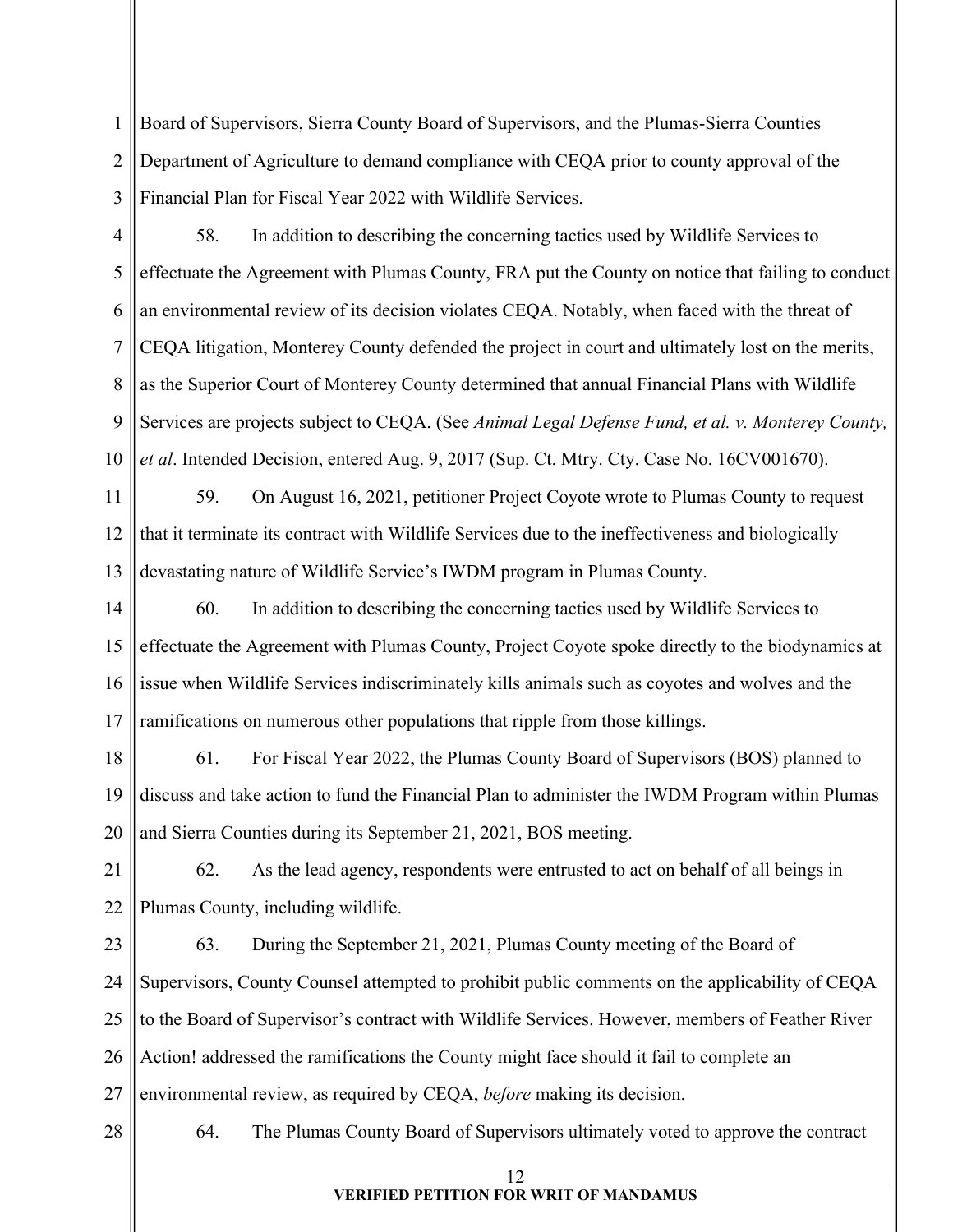1 2 with Wildlife Services at a cost of \$76,623 for Fiscal Year 2022, without first conducting any environmental review.

- 3
- 4 5

6

**FIRST CAUSE OF ACTION (Writ of Mandate under CCP, § 1085 and Pub. Res. Code, § 2100, et seq., CEQA Compliance)**

65. Petitioners hereby reallege and incorporate by reference each of the above paragraphs as if fully set forth herein.

7 8 66. Before approving any "project," a lead agency must first decide whether CEQA applies. Here, respondents undertook no such inquiry and have therefore violated CEQA.

9 10 11 67. Respondents are the "lead agency" under CEQA as it was entrusted and empowered to approve the Fiscal Year 2022 Financial Plan to fund the Cooperative Services Agreement with Wildlife Services.

12

13 14 68. The approval of the Fiscal Year 2022 Financial Plan is "an activity which may cause either a direct physical change in the environment, or a reasonably foreseeable indirect physical change in the environment." (Cal. Pub. Res. Code, § 21065.)

15 16 17 18 69. Wildlife Services' lethal, indiscriminate killings have caused, and will continue to, "cause a direct physical change" to the entire Plumas County ecosystem, specifically the impact of Wildlife Services practices upon on the newly discovered Beckwourth wolf pack and upon solitary, yet still endangered, dispersing wolves. (See *Defs. of Wildlife et al., supra*.)

19 20 21 22 70. Respondents are capable of performing the duties required by applying CEQA Review to the Wildlife Services Cooperative Services Agreement. Notwithstanding such ability, Respondents have failed to perform their duties and will continue that failure and refusal to perform its duties unless so compelled by this Court.

## **Prayer for Relief**

WHEREFORE, petitioners pray that the Court:

25 26

23

24

27

28

i. Vacate and set aside approval of the Fiscal Year 2022 Financial Plan that funds the Cooperative Services Agreement with Wildlife Services, and

a. Grant a writ of mandate, commanding Plumas County to: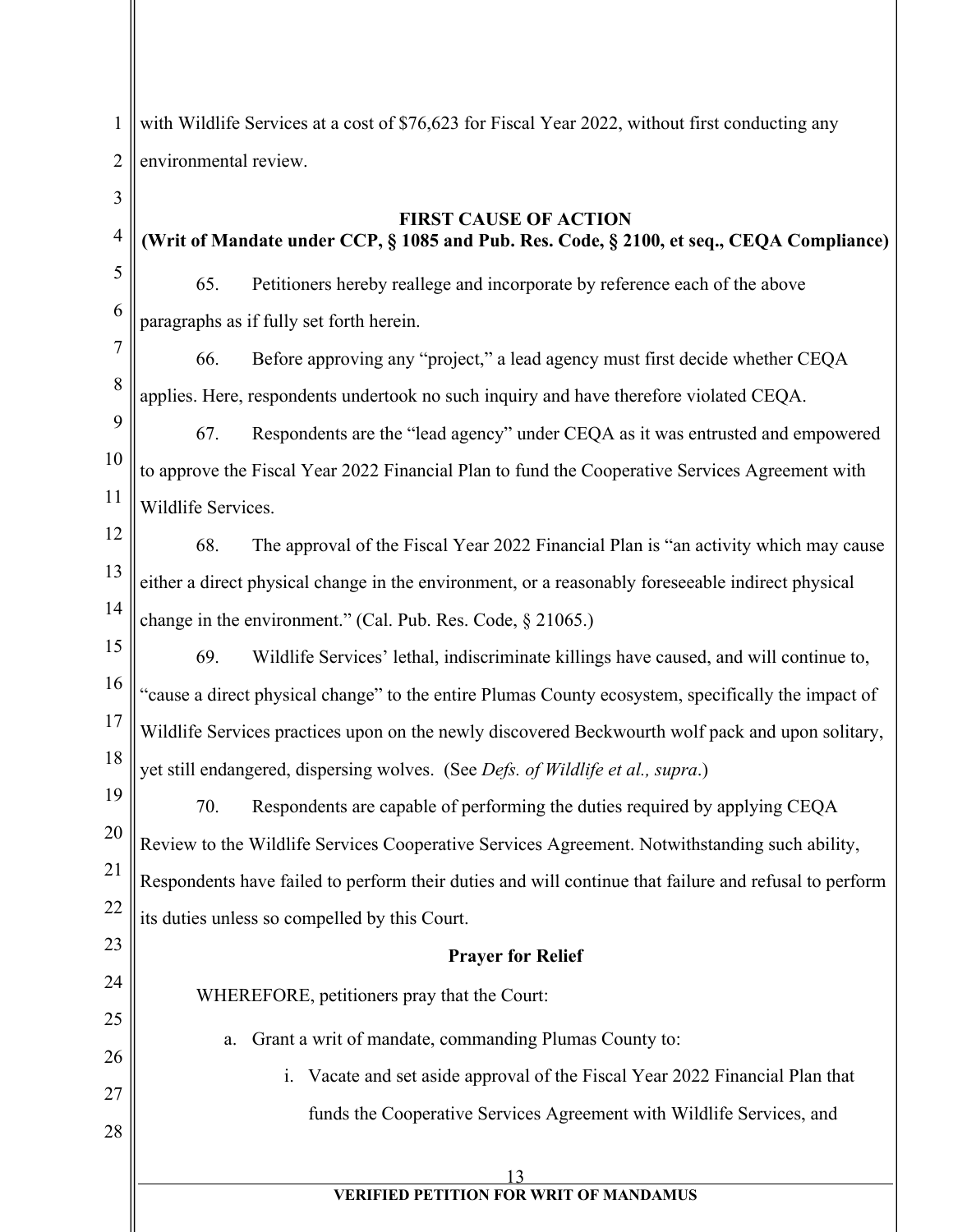| 1              | ii. Conduct a sufficient environmental review under CEQA prior to authorizing  |  |
|----------------|--------------------------------------------------------------------------------|--|
| $\overline{2}$ | the expenditure of County funds to administer the Cooperative Services         |  |
| 3              | Agreement with Wildlife Services.                                              |  |
| $\overline{4}$ | b. Award petitioners their attorneys' fees and costs of suit; and              |  |
| 5              | c. Award such other and further relief as this Court may deem just and proper. |  |
| 6              |                                                                                |  |
| $\overline{7}$ | DATED: February 28, 2022<br>GREENFIRE LAW, PC                                  |  |
| 8              |                                                                                |  |
| 9              | By:                                                                            |  |
| 10             | Jessica L. Blome<br>Attorney for Petitioners                                   |  |
| 11             |                                                                                |  |
| 12             |                                                                                |  |
| 13             |                                                                                |  |
| 14             |                                                                                |  |
| 15<br>16       |                                                                                |  |
| 17             |                                                                                |  |
| 18             |                                                                                |  |
| 19             |                                                                                |  |
| 20             |                                                                                |  |
| 21             |                                                                                |  |
| 22             |                                                                                |  |
| 23             |                                                                                |  |
| 24             |                                                                                |  |
| 25             |                                                                                |  |
| 26             |                                                                                |  |
| 27             |                                                                                |  |
| 28             |                                                                                |  |
|                | 14                                                                             |  |
|                | <b>VERIFIED PETITION FOR WRIT OF MANDAMUS</b>                                  |  |